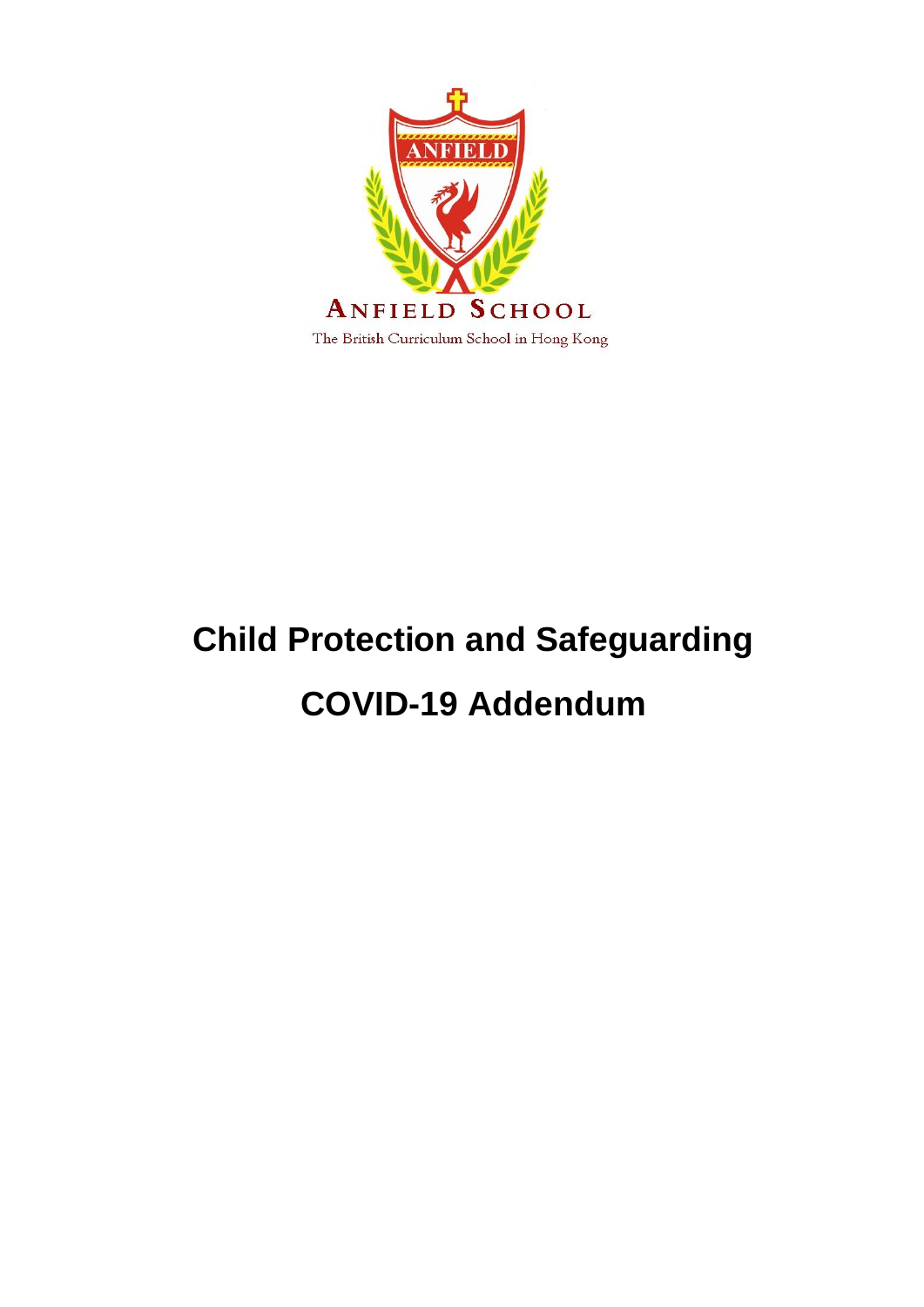## **Contents**

- 1. Scope and definitions
- 2. Core safeguarding principles
- 3. Reporting concerns
- 4. DPCP arrangements
- 5. Working with other agencies
- 6. Monitoring attendance
- 7. Peer-on-peer abuse
- 8. Concerns about a staff member
- 9. Support for Children who are not "Vulnerable" but where we have concerns
- 10. Safeguarding all children
- 11. Online safety
- 12. Mental health
- 13. Staff recruitment, training and induction
- 14. Monitoring arrangements
- 15. Links with other policies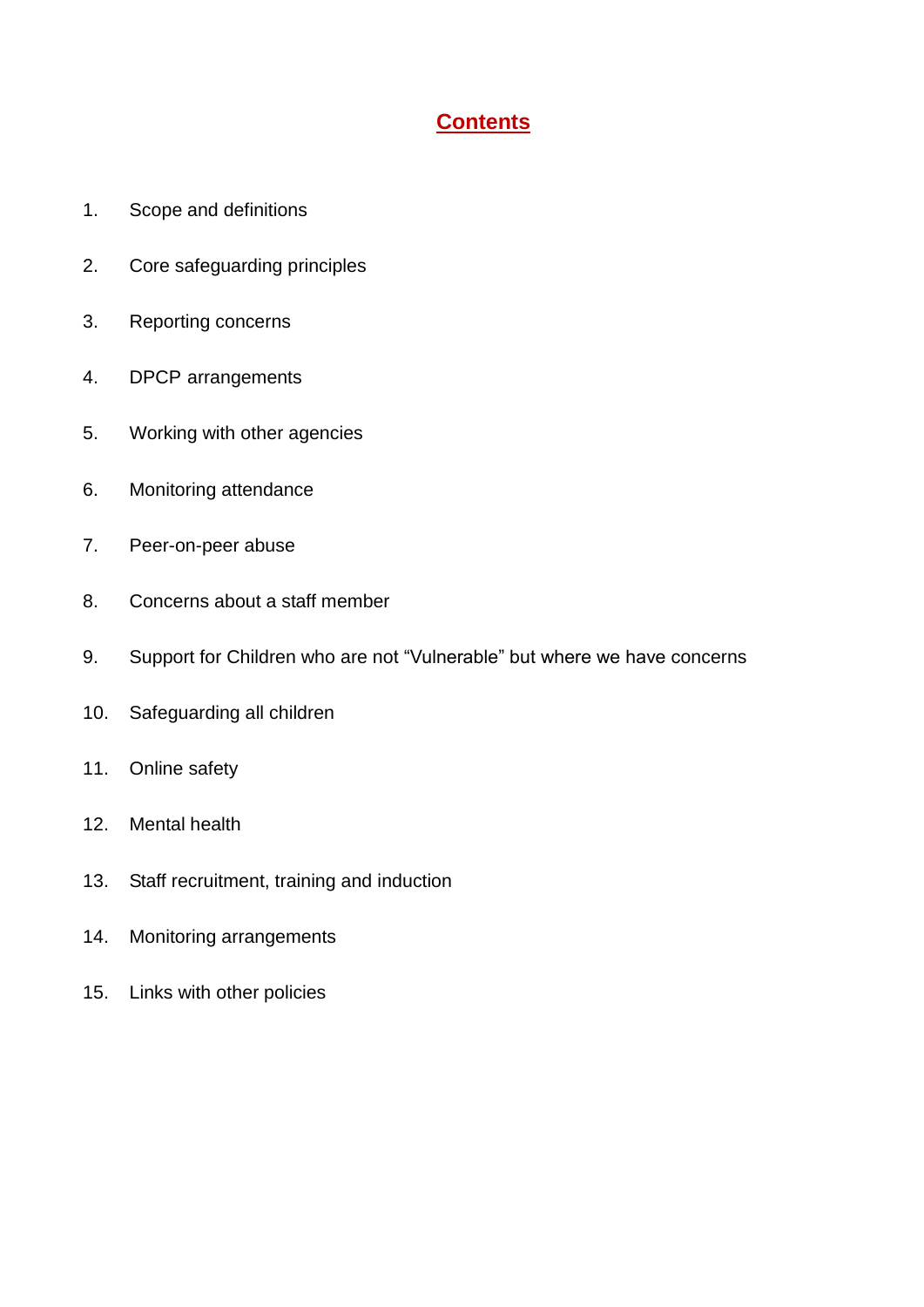## **1. Scope and definitions**

This addendum applies during the period of school closure due to COVID-19, and it sets out any changes to our normal Child Protection Policy. Unless covered here, our normal Child Protection Policy continues to apply.

The definition of "vulnerable children" in this document includes those who:

- a) Have a social worker, including children with a child protection plan, those assessed as being in need, and looked-after children
- b) Have an Individual Health Care Plan (IHCP)

## **2. Core safeguarding principles**

Although we are operating in a different way to normal, we are still following these important safeguarding principles:

- > The best interests of children must come first
- If anyone has a safeguarding concern about any child, they should continue to act on it immediately and also inform the Designated Personnel for Child Protection (DPCP)
- Children should continue to be protected when they are online

## **3. Reporting concerns**

All staff must continue to act on any concerns they have about a child immediately. It is still vitally important to do this via the standard reporting procedures.

## **4. DPCP arrangements**

A DPCP will usually be on-site during the normal school day. If, for whatever reason, the DPCP can't be in school, they can be contacted remotely via the School Administration Office.

The DPCPs:

- > Know who the most vulnerable children in our school are
- S Can identify the most vulnerable children in school
- b Update and manage access to child protection files, where necessary
- Liaise with children"s social workers where they need access to children in need, and/or to  $\sum$ carry out statutory assessments

## **5. Working with other agencies**

We will continue to work with children's social care and will amend this addendum where necessary, to reflect any updated guidance.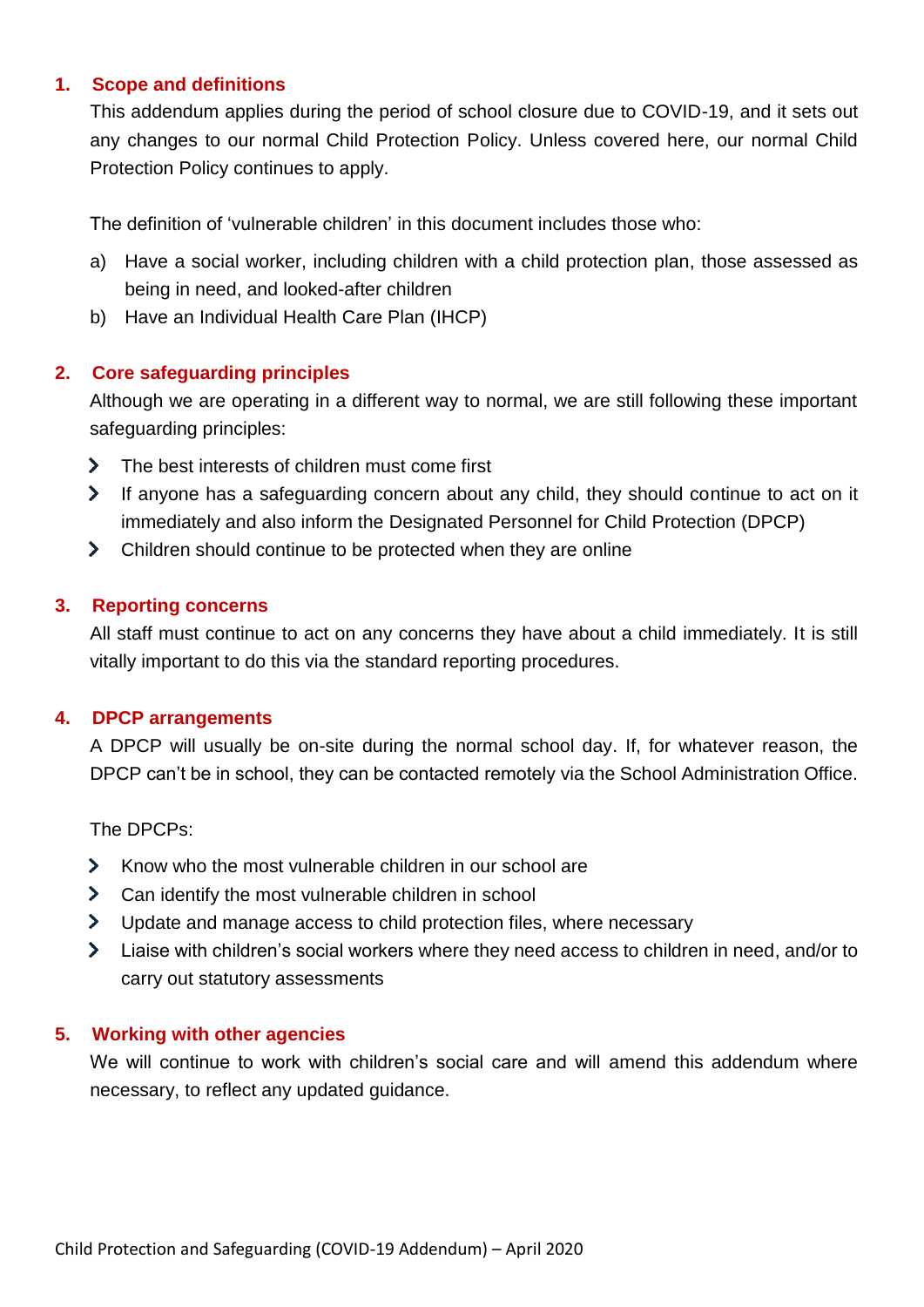#### **6. Monitoring attendance**

As the children will not be attending school during this period of school closure, we will not be completing our usual attendance registers or following our usual procedures to follow up on non-attendance. However, we will be monitoring attendance at online learning sessions, and if a child we expect to be attending does not attend, or stops attending, we will:

- Follow up on their absence with their parents or carers, by telephone, email or online communication tools
- $\blacktriangleright$  Notify their social worker, where they have one

Parents and carers have been contacted by the School Administration Office to make sure we have up-to-date emergency contact details, and additional contact details where possible.

#### **7. Peer-on-peer abuse**

We will continue to follow the principles set out in our Child Protection Policy when managing reports and supporting victims of peer-on-peer abuse. Staff should continue to act on any concerns they have immediately.

#### **8. Concerns about a staff member**

We will continue to follow the principles set out in our Child Protection Policy and staff should act on any concerns they have, immediately. We will continue to refer adults who have harmed, or pose a risk of harm to a child or vulnerable adult, to the relevant Hong Kong Authority. We will refer any potential cases of teacher misconduct to the relevant Authority for the duration of the COVID-19 period.

#### **9. Support for children who are not 'vulnerable' but where we have concerns**

We will continue to closely monitor the attendance of any children who don't meet the definition of "vulnerable", but whom we have safeguarding concerns about, and also keep in regular contact with parents/carers.

#### **10. Safeguarding all children**

Staff members are aware that this difficult time potentially puts all children at greater risk. They will continue to be alert to any signs of abuse, or effects on students" mental health that are also safeguarding concerns, and act on concerns immediately. In particular, children are likely to be spending more time online (see section 11 below).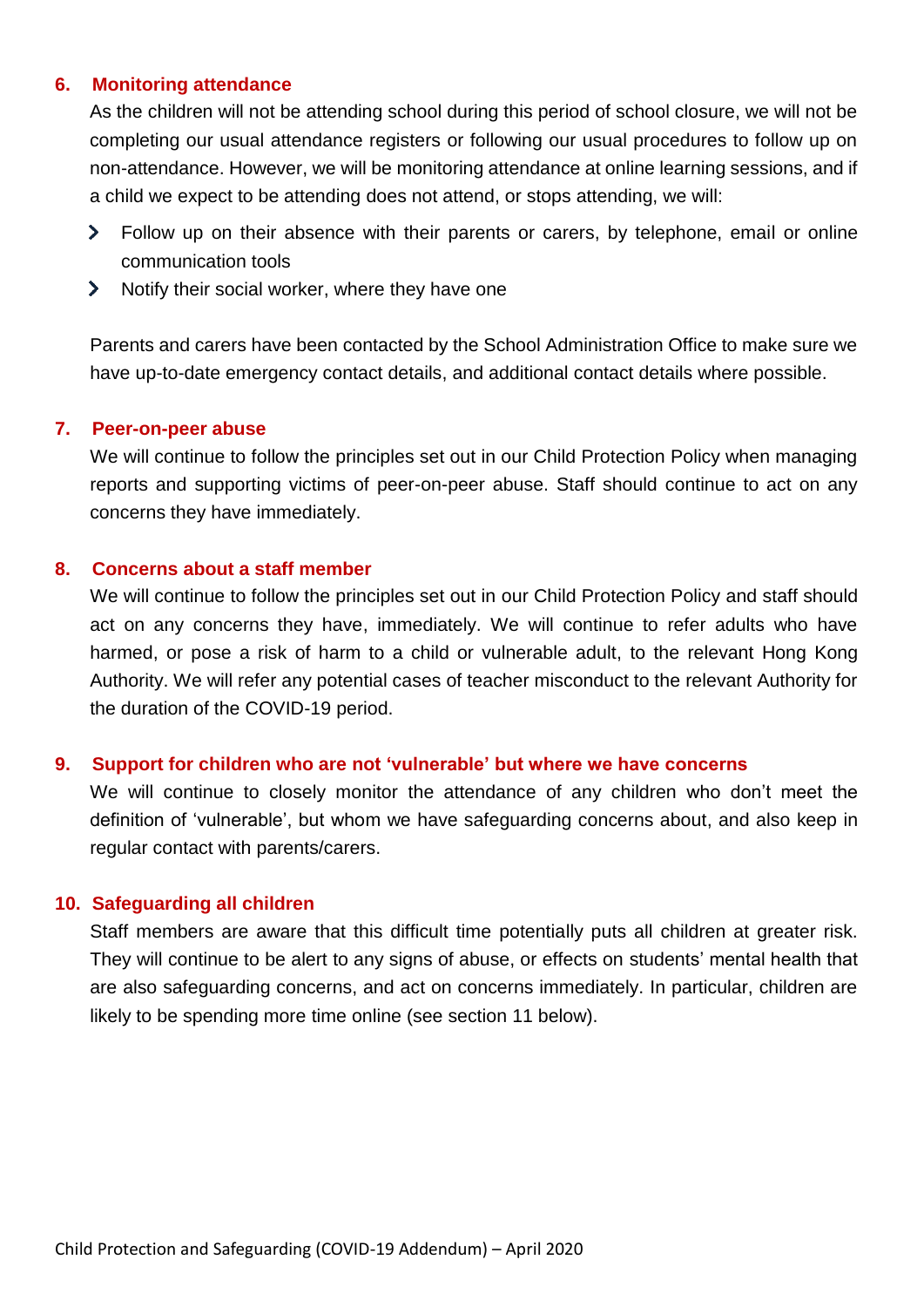## **11. Online safety**

Where staff members are interacting with children online, they will continue to follow our existing code of conduct and guidance around acceptable use of technology, staff/student relationships and communication, including the use of social media. We adopt safeguarding practices in our approach to remote learning – for example, considering the appropriateness of pre-recorded videos to share, making video calls or phoning students.

Staff will continue to be alert to signs that a child may be at risk of harm online, and act on any concerns immediately, following reporting procedures as set out in our Child Protection Policy. Our children know how to report any concerns they have. Our parents and carers:

- Are aware of the potential risks to children online and the importance of staying safe online
- Know what our school is asking children to do online, including what sites they will be using and who they will be interacting with from our school
- X Know who to contact if they have any concerns about keeping their children safe online

## **12. Mental health**

Where possible, we will continue to offer our current support for student mental health for all students. We will also signpost all pupils, parents and staff to other resources to support good mental health at this time, where necessary.

When setting expectations for when students are learning remotely, teachers will bear in mind the potential impact of the current situation on both children"s and adults" mental health.

#### **13. Staff recruitment, training and induction**

#### 13.1 **Recruiting new staff**

We continue to recognise the importance of, and follow, robust safer recruitment procedures, so that adults who work in our school are safe to work with children.

In urgent cases, when validating proof of identity documents to apply for a DBS check/HK Police check, we will initially accept verification of scanned documents via online video link, rather than being in physical possession of the original documents. New staff must present the original documents before they first attend work at our school.